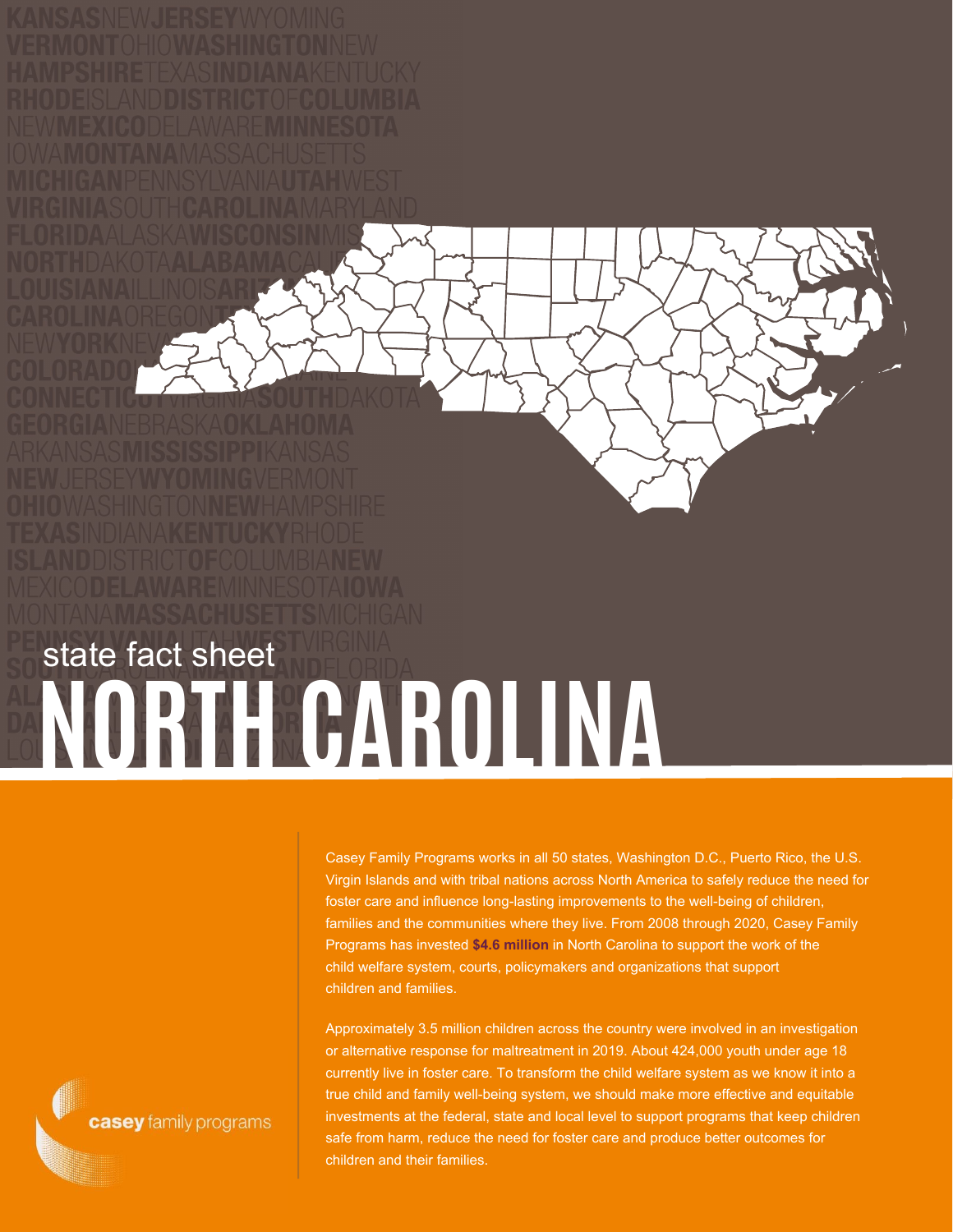We talk about a "foster care system," but the goal is to create a child and family well-being system that prevents abuse and neglect and helps every child grow up safely in his or her own family whenever possible. Rather than waiting for maltreatment to occur, we can improve the safety of children who have come to the attention of child protective services by helping their families with evidence-based and promising practices.

Across North Carolina in 2019, approximately:

## 100,086 5,320 **children were involved** in investigations of maltreatment or other issues where timely intervention can be important **children entered** foster care

Most states currently are limited to using the bulk of the \$9.8 billion in dedicated federal child welfare funding only for services related to foster care. The Family First Prevention Services Act of 2018 and the Family First Transition Act of 2019 provide states with the historic opportunity to invest federal funding to support preventive services, including substance abuse, mental health and parental skill training, so more children can remain safely at home. States and tribes now have access to new federal prevention resources to help keep children safe from harm in the first place by helping strengthen their families.

How federal child welfare funding is currently aligned in North Carolina\*:

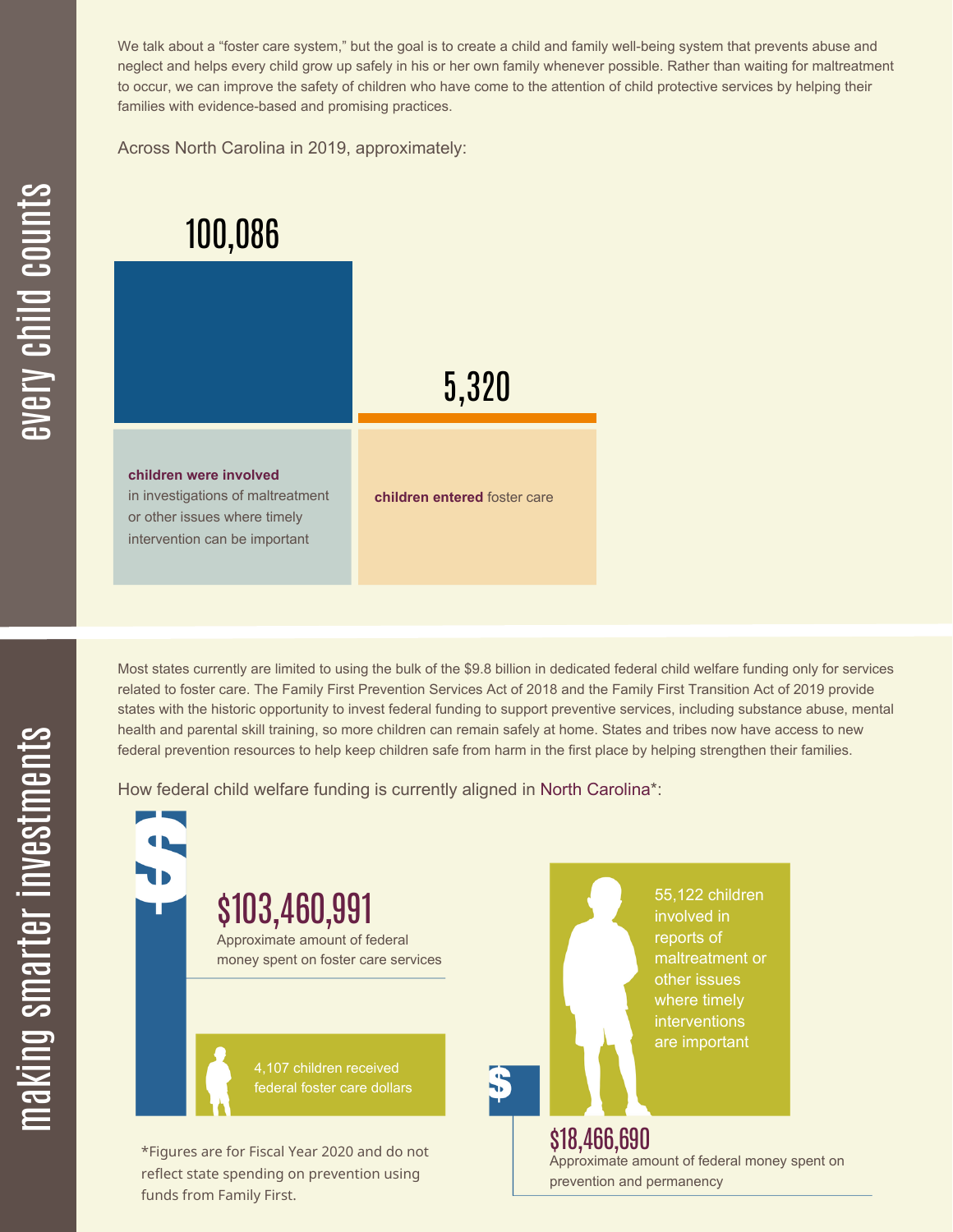Safety and effective response go hand in hand. Most children enter foster care due to neglect and other reasons — not because of physical or sexual abuse. In North Carolina, providing targeted and effective interventions as soon as possible, including by accessing new federal resources provided under the Family First Prevention Services Act and the Family First Transition Act, can safely allow children to remain with their families and thrive.

Reasons children in North Carolina enter foster care:

| 12%          | 88%                |
|--------------|--------------------|
| <b>ABUSE</b> | NEGLECT AND OTHER* |

Children under age 18 living in foster care in North Carolina: (as of September 30 of each year)



\*"Other" includes parental substance abuse, child substance abuse, child disability, child behavior problems, parent death, parent incarceration, caretaker inability to cope, relinquishment or inadequate housing.

What happens to children who end up in foster care? Most are safely reunited with their own family or extended family. A significant number are adopted. Under the Family First Prevention Services Act, communities can more easily invest in helping more children to grow up in safe, stable families by providing appropriate and timely services prior to the need for removal, or after they return home or have been adopted.

Among children in North Carolina who exited foster care in 2019:



 $\overline{\mathbf{C}}$  $\leq$  $\overline{\mathbf{C}}$  $\overline{\mathsf{Z}}$  $\overline{\mathbf{C}}$ 

 $\equiv$ 

 $\blacksquare$  $\overline{\mathbf{C}}$  $\mathcal{C}$  $\overline{\mathbf{C}}$  $\overline{\phantom{a}}$  $\overline{\mathbf{C}}$  $\mathcal{C}$ <u>م</u>

 $\equiv$ 

el<br>O  $\overline{\phantom{0}}$  $\blacksquare$ 

t<br>B

mily

children in **North Carolina** do not experience a repeat occurrence of maltreatment within six months

95% of